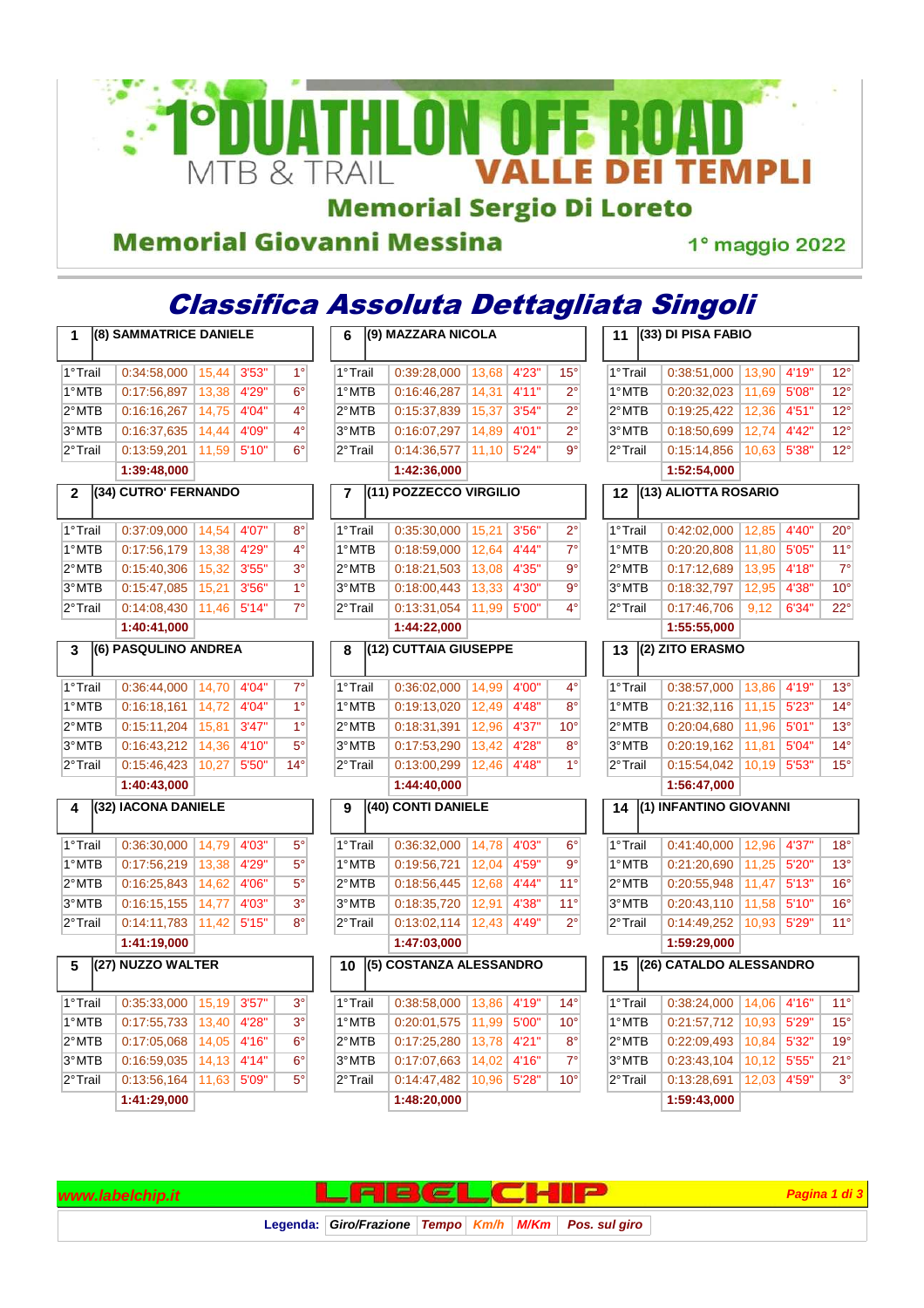

## **Memorial Sergio Di Loreto**

#### **Memorial Giovanni Messina**

1° maggio 2022

#### Classifica Assoluta Dettagliata Singoli **16 (15) TOBIA ANTONINO 21 (17) DRAGOTTA SALVATORE 26 (3) MARINEO GIUSEPPE**

| 1°Trail | 0:42:32,000             | 12,70 | 4'43" | $22^{\circ}$ |  |
|---------|-------------------------|-------|-------|--------------|--|
| 1°MTB   | 0:22:20,476             | 10,75 | 5'35" | $17^\circ$   |  |
| 2°MTB   | 0:20:49,512             | 11,53 | 5'12" | $15^{\circ}$ |  |
| 3°MTB   | 0:20:12,451             | 11,88 | 5'03" | $13^{\circ}$ |  |
| 2°Trail | 0:16:24,561             | 9,88  | 6'04" | $16^{\circ}$ |  |
|         | 2:02:19,000             |       |       |              |  |
| 17      | (4) SANFILIPPO GIUSEPPE |       |       |              |  |
|         |                         |       |       |              |  |
| 1°Trail | 0:40:58,000             | 13,18 | 4'33" | $16^{\circ}$ |  |
| 1°MTB   | 0:23:31,279             | 10,21 | 5'52" | $20^{\circ}$ |  |
| 2°MTB   | 0:21:36,766             | 11,11 | 5'24" | $18^\circ$   |  |
| 3°MTB   | 0:21:46,864             | 11,03 | 5'26" | $17^\circ$   |  |
| 2°Trail | 0:15:21,091             | 10,55 | 5'41" | $13^\circ$   |  |
|         | 2:03:14,000             |       |       |              |  |
| 18      | (23) BOMPASSO LUIGI     |       |       |              |  |
|         |                         |       |       |              |  |
| 1°Trail | 0:44:55,000             | 12,02 | 4'59" | $26^{\circ}$ |  |
| 1°MTB   | 0:22:15,958             | 10,79 | 5'33" | $16^{\circ}$ |  |
| 2°MTB   | 0:20:10,802             | 11,90 | 5'02" | $14^{\circ}$ |  |
| 3°MTB   | 0:20:38,616             | 11,63 | 5'09" | $15^{\circ}$ |  |
| 2°Trail | 0:17:57,624             | 9,03  | 6'38" | 23°          |  |
|         | 2:05:58,000             |       |       |              |  |
| 19      | (21) BELLANCA SALVATORE |       |       |              |  |
|         |                         |       |       |              |  |
| 1°Trail | 0:38:00,000             | 14,21 | 4'13" | $10^{\circ}$ |  |
| 1°MTB   | 0:26:55,913             | 8,92  | 6'43" | $25^{\circ}$ |  |
| 2°MTB   | 0:22:58,215             | 10,45 | 5'44" | $22^{\circ}$ |  |
| 3°MTB   | 0:23:23,867             | 10,26 | 5'50" | $19^{\circ}$ |  |
| 2°Trail | 0:17:13,005             | 9,41  | 6'22" | $19^{\circ}$ |  |
|         | 2:08:31,000             |       |       |              |  |
| 20      | (30) SALAMONE NICOLO'   |       |       |              |  |
|         |                         |       |       |              |  |
| 1°Trail | 0:44:01,000             | 12,27 | 4'53" | $23^\circ$   |  |
| 1°MTB   | 0:23:52,901             | 10,06 | 5'58" | 22°          |  |
| 2°MTB   | 0:20:59,307             | 11,44 | 5'14" | $17^\circ$   |  |
| 3°MTB   | 0:22:26,599             | 10,70 | 5'36" | $18^{\circ}$ |  |
| 2°Trail | 0:20:59,193             | 7,72  | 7'46" | 29°          |  |
|         | 2:12:19,000             |       |       |              |  |

| 21      |  | (17) DRAGOTTA SALVATORE    |       |       |              |
|---------|--|----------------------------|-------|-------|--------------|
| 1°Trail |  | 0:46:55,000                | 11,51 | 5'12" | $30^{\circ}$ |
| 1°MTB   |  | 0:24:00,967                | 10,00 | 6'00" | 23°          |
| 2°MTB   |  | 0:22:48,735                | 10,53 | 5'42" | 21°          |
| 3°MTB   |  | 0:23:48,065                | 10,08 | 5'57" | $22^{\circ}$ |
| 2°Trail |  | 0:17:45,233                | 9,13  | 6'34" | 21°          |
|         |  | 2:15:18,000                |       |       |              |
| 22      |  | (14) MORREALE ANTONINO     |       |       |              |
|         |  |                            |       |       |              |
| 1°Trail |  | 0:37:23,000                | 14,44 | 4'09" | 9°           |
| 1°MTB   |  | 0:23:25,221                | 10,25 | 5'51" | $19^\circ$   |
| 2°MTB   |  | 0:22:30,145                | 10,67 | 5'37" | $20^{\circ}$ |
| 3°MTB   |  | 0:32:40,363                | 7,35  | 8'10" | $32^{\circ}$ |
| 2°Trail |  | 0:19:20,271                | 8,38  | 7'09" | 25°          |
|         |  | 2:15:19,000                |       |       |              |
| 23      |  | (19) MANCUSO GIUSEPPE      |       |       |              |
| 1°Trail |  | 0:44:22,000                | 12,17 | 4'55" | $25^{\circ}$ |
| 1°MTB   |  | 0:25:59,444                | 9,24  | 6'29" | 24°          |
| 2°MTB   |  | 0:25:37,085                | 9,37  | 6'24" | $24^{\circ}$ |
| 3°MTB   |  | 0:26:24,877                | 9,09  | 6'36" | 24°          |
| 2°Trail |  | 0:16:36,594                | 9,76  | 6'08" | $18^\circ$   |
|         |  | 2:19:00,000                |       |       |              |
| 24      |  | (25) MANGIAVILLANO ROSARIO |       |       |              |
| 1°Trail |  | 0:46:01,000                | 11,73 | 5'06" | 28°          |
| 1°MTB   |  | 0:23:50,951                | 10,07 | 5'57" | 21°          |
| 2°MTB   |  | 0:23:44,269                | 10,11 | 5'56" | $23^\circ$   |
| 3°MTB   |  | 0:27:19,518                | 8,79  | 6'49" | $25^{\circ}$ |
| 2°Trail |  | 0:18:51,262                | 8,59  | 6'58" | $24^{\circ}$ |
|         |  | 2:19:47,000                |       |       |              |
| 25      |  | (22) SCIACCA CALOGERO      |       |       |              |
| 1°Trail |  | 0:42:04,000                | 12,84 | 4'40" | $21^{\circ}$ |
| 1°MTB   |  | 0:27:17,536                | 8,80  | 6'49" | $26^{\circ}$ |
| 2°MTB   |  | 0:27:06,752                | 8.86  | 6'46" | $25^{\circ}$ |
| 3°MTB   |  | 0:27:26,643                | 8,75  | 6'51" | $26^{\circ}$ |
| 2°Trail |  | 0:16:28,069                | 9,84  | 6'05" | $17^{\circ}$ |
|         |  | 2:20:23,000                |       |       |              |
|         |  |                            |       |       |              |

| 26      | (3) MARINEO GIUSEPPE   |       |       |              |
|---------|------------------------|-------|-------|--------------|
| 1°Trail | 0:40:59,000            | 13,18 | 4'33" | $17^{\circ}$ |
| 1°MTB   | 0:28:28,113            | 8,43  | 7'07" | $27^\circ$   |
| 2°MTB   | 0:28:08,189            | 8,53  | 7'02" | $27^\circ$   |
| 3°MTB   | 0:29:28,896            | 8,14  | 7'22" | $28^\circ$   |
| 2°Trail | 0:17:27,802            | 9,28  | 6'27" | $20^{\circ}$ |
|         | 2:24:32,000            |       |       |              |
| 27      | (10) MANETTA ANTONINO  |       |       |              |
| 1°Trail | 0:41:58,000            | 12,87 | 4'39" | $19^{\circ}$ |
| 1°MTB   | 0:22:54,742            | 10,48 | 5'43" | $18^{\circ}$ |
| 2°MTB   | 0:28:27,451            | 8,44  | 7'06" | $28^\circ$   |
| 3°MTB   | 0:30:23,413            | 7,90  | 7'35" | $30^{\circ}$ |
| 2°Trail | 0:22:25,394            | 7,23  | 8'18" | 32°          |
|         | 2:26:09,000            |       |       |              |
| 28      | $(29)$ DIA FABIO       |       |       |              |
| 1°Trail | 0:44:17,000            | 12,19 | 4'55" | $24^{\circ}$ |
| 1°MTB   | 0:28:49,921            | 8,33  | 7'12" | $28^\circ$   |
| 2°MTB   | 0:27:19,575            | 8,79  | 6'49" | $26^{\circ}$ |
| 3°MTB   | 0:27:54,310            | 8,60  | 6'58" | $27^\circ$   |
| 2°Trail | 0:19:21,194            | 8,37  | 7'10" | $26^{\circ}$ |
|         | 2:27:42,000            |       |       |              |
| 29      | (16) GULINO MARIO      |       |       |              |
| 1°Trail | 0:46:04,000            | 11,72 | 5'07" | $29^{\circ}$ |
| 1°MTB   | 0:29:48,972            | 8,05  | 7'27" | $30^\circ$   |
| 2°MTB   | 0:29:42,268            | 8,08  | 7'25" | 31°          |
| 3°MTB   | 0:29:49,074            | 8,05  | 7'27" | 29°          |
| 2°Trail | 0:21:33,686            | 7,52  | 7'58" | $30^{\circ}$ |
|         | 2:36:58,000            |       |       |              |
| 30      | (18) MANNARA' GIUSEPPE |       |       |              |
| 1°Trail | 0:52:33,000            | 10,28 | 5'50" | $31^{\circ}$ |
| 1°MTB   | 0:31:17,843            | 7,67  | 7'49" | $31^{\circ}$ |
| 2°MTB   | 0:29:08,550            | 8,24  | 7'17" | $29^\circ$   |
| 3°MTB   | 0:30:28,395            | 7,88  | 7'37" | $31^\circ$   |
| 2°Trail | 0:19:44,212            | 8,21  | 7'18" | $27^\circ$   |
|         | 2:43:12,000            |       |       |              |